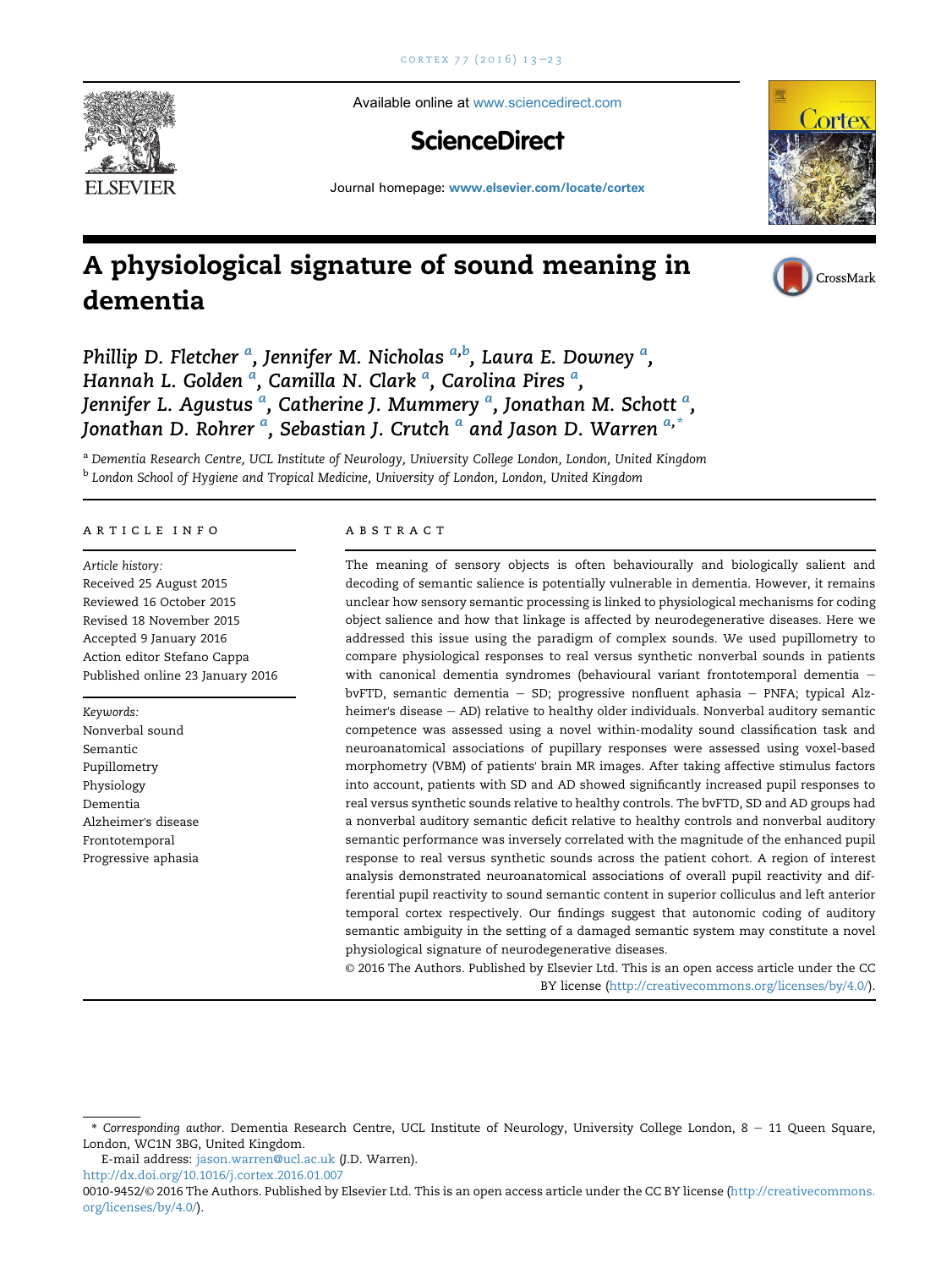#### 1. Introduction

Disambiguation of potentially relevant, 'salient' stimuli from the busy multisensory background is accomplished efficiently and largely automatically by the healthy brain. However, successful processing of sensory salience depends on a number of subprocesses: these include accurate parsing of the sensory environment, representation of particular sensory objects, assignment of emotional and reward value, and linkage to physiological and motor effector mechanisms that govern an appropriate behavioural response [\(Beissner,](#page-8-0) [Meissner, Bar,](#page-8-0) & [Napadow, 2013; Critchley, Corfield,](#page-8-0) [Chandler, Mathias,](#page-8-0) & [Dolan, 2000; Kirsch, Boucsein,](#page-8-0) & [Baltissen, 1995; Zhou](#page-8-0) & [Seeley, 2014\)](#page-8-0). Each of these subprocesses entails complex neural computations that are likely a priori to be vulnerable to the effects of neurodegenerative pathologies. The canonical syndromes of frontotemporal lobar degeneration (FTLD) and Alzheimer's disease (AD) are associated with altered emotional, physiological and behavioural responses to salient sensory signals [\(Fletcher, Downey,](#page-8-0) [et al., 2015a, in press; Fletcher, Nicholas, et al., 2015c, 2015d;](#page-8-0) [Hoefer et al., 2008; Zhou](#page-8-0) & [Seeley, 2014](#page-8-0)). These are most strikingly exemplified by the phenotypes of disrupted hedonic valuation and aberrant reward processing that characterise FTLD ([Fletcher, Downey, et al., 2015a; Perry et al., 2014\)](#page-8-0), though AD may also produce abnormalities of sensory salience coding ([Fletcher, Downey, et al., 2015a, in press;](#page-8-0) [Fletcher, Nicholas, et al., 2015c, 2015d\)](#page-8-0). Such abnormalities further suggest a physiological substrate for the higher order disturbances of emotional and social cognition that frequently accompany these diseases [\(Downey et al., 2015; Kumfor](#page-8-0) & [Piguet, 2012; Omar et al., 2011; Warren, Rohrer,](#page-8-0) & [Rossor,](#page-8-0) [2013; Woolley et al., 2015\)](#page-8-0), with implications for biomarker development and management strategies.

The salience of a sensory signal generally depends on attribution of its meaning and this is well illustrated in the often ambiguous realm of sounds. Perceptually similar sound sources can have very different biological implications (compare, for example, the rumble of thunder and the growl of a large predator). Auditory salience cues such as loudness, movement (looming) and affective valence are coded physiologically in pupillary and other autonomic responses ([Fletcher, Nicholas, et al., 2015c, 2015d; Neuhoff, 2001](#page-9-0)) mediated by distributed cortico-subcortical brain networks ([Beissner et al., 2013; Critchley et al., 2000; Mueller-Pfeiffer](#page-8-0) [et al., 2014\)](#page-8-0). In addition to these well recognised examples, auditory semantic ambiguity is also a candidate salience cue: there is a biological imperative to resolve the identity of potentially meaningful sounds, and the ability to do this efficiently and accurately is likely to have conferred survival and reproductive advantages during human evolution. In this context, 'potentially meaningful' sounds would include naturally occurring, spectrotemporally complex sounds sharing perceptual characteristics with animal (including conspecific) vocalisations. It might be predicted that the processing of such sounds would engage brain mechanisms for coding salience, particularly under adverse listening conditions where the identity of the sound source is difficult to determine. Coding such ambiguous sounds for salience would direct attentional and behavioural resources to the sound source so that its identity can be determined rapidly with an appropriate behavioural response. From a clinical perspective, diseases of the auditory pathways tend to render sounds more difficult to identify and 'adverse listening conditions' might also be produced by brain diseases that degrade central mechanisms of auditory semantic analysis: in this situation, the perceptual features of sounds will be coded more or less accurately but sounds will be ambiguous (and therefore, potentially salient) because the attribution of meaning to auditory percepts is impaired. However, it has not been established whether semantically significant or semantically ambiguous sounds have physiological salience correlates. In particular, the interaction of semantic and salience mechanisms has not been explored in neurodegenerative diseases that that might disrupt these mechanisms differentially.

Here we investigated physiological and neuroanatomical correlates of this putative 'semantic salience' response in a cohort of patients representing canonical dementia syndromes (semantic dementia  $-$  SD; behavioural variant frontotemporal dementia - bvFTD; progressive nonfluent aphasia - PNFA; typical amnestic AD) relative to healthy older controls. We studied patients representing a range of dementia syndromes in order to assess the extent to which putative salience responses might differentiate or transcend syndromic categories. Semantic deficits are not restricted to a particular syndrome: while SD is the paradigmatic disorder of the human semantic system ([Lambon Ralph, Sage, Jones,](#page-9-0) & [Mayberry, 2010](#page-9-0)), less severe or less consistent auditory and other semantic deficits have been documented in each of the other neurodegenerative syndromes included here ([Golden](#page-9-0) [et al., 2015; Goll, Crutch, Loo, et al., 2010, Goll et al., 2011;](#page-9-0) [Hardy et al., 2015; Hsieh, Hornberger, Piguet,](#page-9-0) & [Hodges,](#page-9-0) [2011\)](#page-9-0). Moreover, these diseases have been shown to have distinct profiles of pupil reactivity to salient sounds ([Fletcher,](#page-9-0) [Nicholas, et al., 2015c, 2015d\)](#page-9-0). We measured pupil responses to sounds that varied in semantic content, constituting two sound conditions: real nonverbal sounds with prior semantic associations and synthetic sounds that lacked any such associations. Pupil responses in these two sound conditions were compared and assessed in relation to nonverbal auditory semantic function in each group. Neuroanatomical correlates were determined using voxel-based morphometry (VBM) of patients' brain MR images. We hypothesised that healthy older individuals would show larger pupil responses to real than synthetic sounds and that the magnitude of this difference would vary inversely with nonverbal auditory semantic function across the patient cohort. In particular, we hypothesised an exaggerated pupil response to real sounds in the SD group, as severely degraded sound identification in these patients would preclude disambiguation of these potentially salient sound sources. We further hypothesised an anatomical correlate of this semantic salience response in anterior temporal cortex previously implicated in auditory semantic analysis ([Golden et al., 2015; Goll, Ridgway, Crutch,](#page-9-0) [Theunissen,](#page-9-0) & [Warren, 2012; Hsieh et al., 2011](#page-9-0)) and in the central autonomic control network previously implicated in programming physiological salience responses [\(Critchley](#page-8-0) [et al., 2000; Wang, Boehnke, Itti,](#page-8-0) & [Munoz, 2014; Wang,](#page-8-0) [Boehnke, White,](#page-8-0) & [Munoz, 2012; Zhou](#page-8-0) & [Seeley, 2014](#page-8-0)).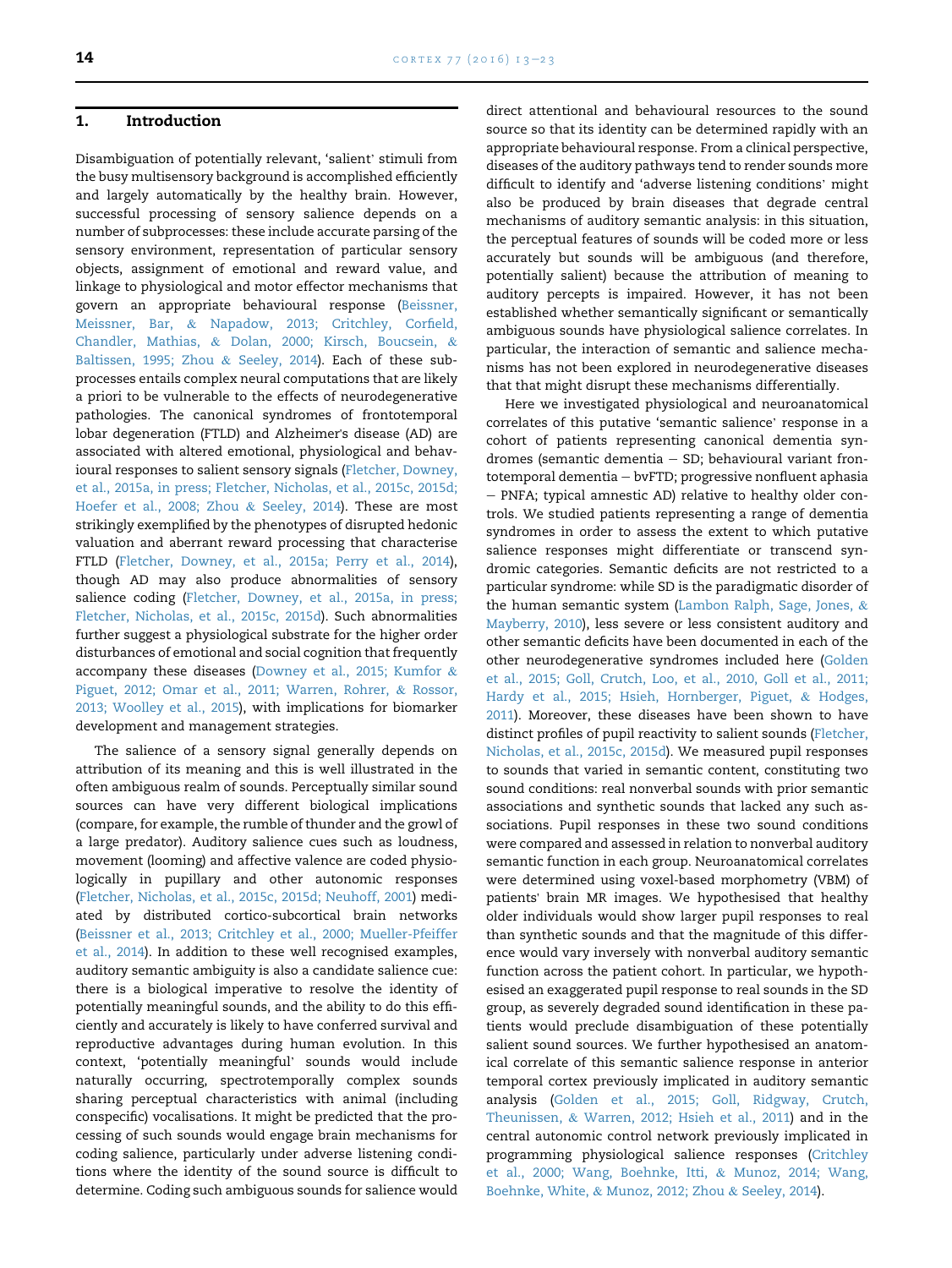#### 2. Methods

#### 2.1. Participant characteristics

Forty consecutive patients fulfilling consensus criteria for dementia syndromes (bvFTD,  $n = 13$ ; SD,  $n = 11$ ; PNFA,  $n = 6$ ; typical AD,  $n = 10$ ) and 20 healthy older individuals with no history of neurological or psychiatric illness participated. No participants had a clinical history of hearing loss or pupillary disease. All patients with AD (but no other patients) were receiving treatment with acetylcholinesterase inhibitors; four patients were receiving antidepressant medication (two SD, one PNFA, one AD).

In order to assess any effect from peripheral hearing function on experimental performance, screening pure tone audiometry was conducted in each group using a previously described procedure [\(Golden et al., 2015\)](#page-9-0). A general neuropsychological assessment corroborated the clinical diagnosis for each of the disease groups; all patients had a consistent profile of regional brain atrophy on MRI and none had radiological evidence of significant or strategic vascular damage. Cerebrospinal fluid total tau and beta-amyloid $_{1-42}$  assays (available for 18 patients: seven AD, five bvFTD, four SD, two PNFA) and Florbetapir PET brain imaging (available for six patients: four SD, two PNFA) further supported the clinical diagnoses (AD, CSF total tau: beta-amyloid $_{1-42}$  ratio >1; other groups, CSF total tau: beta-amyloid<sub>1-42</sub> ratio <1 and Florbetapir-PET negative for amyloid deposition). Genetic screening of the cohort revealed nine patients with a pathogenic mutation (five C9orf72; four MAPT). Demographic, clinical and general neuropsychological data are summarised in [Table 1.](#page-3-0)

The study was approved by the local institutional ethics committee and all participants gave informed consent in accord with the principles of the Declaration of Helsinki.

#### 2.2. Experimental design and methods

#### 2.2.1. Sound stimuli

Nonverbal sounds were derived from publically-available sound libraries ([www.freesound.org,](http://www.freesound.org) [www.freesfx.co.uk\)](http://www.freesfx.co.uk) and sampled a range of human, animal, environmental and mechanical sounds. In a pilot experiment, 20 healthy younger individuals (median age 28 years (range 23-37), six male) were asked to identify an initial set of 180 sounds: those that were misidentified by two or more (>10%) of the healthy younger pilot control group were excluded in order to ensure all sounds in the main experiment were intrinsically highly familiar and identifiable (final stimulus sets listed in Tables S1 and S2). Audio samples were converted to digital wavefiles sampled at 44.1 kHz, and edited so that all sound stimuli were two seconds in duration (brief sounds such as hiccoughs that tend to be naturally periodic were repeated within this interval) and mean overall intensity (rms value) was fixed across stimuli. In addition, as loudness modulates pupillary dilatation in healthy individuals [\(Steiner](#page-9-0) & [Barry, 2011](#page-9-0)) the peak volume of each sound as played through the experimental sound delivery system was measured using a sound level meter and incorporated as a nuisance covariate in subsequent analyses. Ten nonverbal sounds rated as highly identifiable by the pilot

healthy control group were selected and spectrally inverted in<br>Matlab® to produce synthetic ('meaningless', M–) versions of Matlab<sup>®</sup> to produce synthetic ('meaningless',  $M-$ ) versions of the sounds that were similarly acoustically complex but lacking the semantic associations of the real ('meaningful',  $\mathrm{M+}$ ) sounds. The  $\mathrm{M+}$  and  $\mathrm{M-}$  sounds had matched mean overall intensity; M- sounds had higher measured mean peak loudness than  $M+$  sounds. All sound stimuli were presented via Audio-technica ATH-M50 headphones from a notebook computer at a constant, comfortable listening level (at least 70 dB) in a quiet room.

#### 2.2.2. Pupillometry experiment

Autonomic responses to sounds were assessed using pupillometry. Sounds in the  $\mathrm{M}+$  and  $\mathrm{M}-$  conditions were all presented twice in randomised order, yielding a combined playlist of 40 trials (Table S1). Four additional sounds (two  $\mathsf{M}+$ , two  $\mathsf{M}-$ ) were presented prior to the playlist proper as familiarisation trials but were excluded from the final analysis.

During pupillometry, participants were seated before a computer monitor in a dimly but uniformly illuminated room. The experimental trial design is schematised in [Fig. 1](#page-3-0). Pupil area was measured from the right pupil using an infra-red camera (Eyelink II; SR Research, Canada) mounted on a headset just below the line of sight while the participant fixated a 1 cm white circle in the centre of the monitor screen. All experiments were run using Eyelink II software. Each experimental trial was triggered once adequate visual fixation was achieved and pupil area was measured (sampling rate 250 Hz) over the entire trial duration. During each trial there was an initial brief silent interval (two seconds), followed by the sound stimulus (two seconds) and a final silent equilibration interval (seven seconds). On completion of the recording period, the participant was asked to rate how pleasant and how alerting they found the sound on modified Likert scales using a wireless mouse cursor, to provide indices of sound affective valence and arousal (no time limit was imposed).

In off-line analysis, baseline pupil size and pupil responses were calculated and artefacts were identified and removed using a customised algorithm in Stata12®. This algorithm calculated maximal pupil response as change from baseline pupil area for each trial; baseline values were calculated as the mean value over the initial two second silent interval of the trial. Artefacts were chiefly blinks, easily detected due to their characteristic temporal trajectory; pupil data were discarded for the interval 50 msec prior and 750 msec following an artefact, to allow for completion of an ensuing light reflex (as determined from data collected in the healthy young control pilot group). In a simple regression model, the total proportions of data points removed due to artefacts did not differ significantly ( $p > .05$ ) between sounds or between experimental groups. Maximum pupil area during a given trial was positively correlated with pupil area during the brief silent interval. In order to avoid this potentially confounding influence, the log ratio of maximal pupil area to baseline pupil area was used as the metric of pupil response for each trial (pupil $_{\rm max}$ ).

#### 2.2.3. Auditory semantic classification task

We assessed auditory semantic cognition in the patients and healthy control participants using a novel nonverbal auditory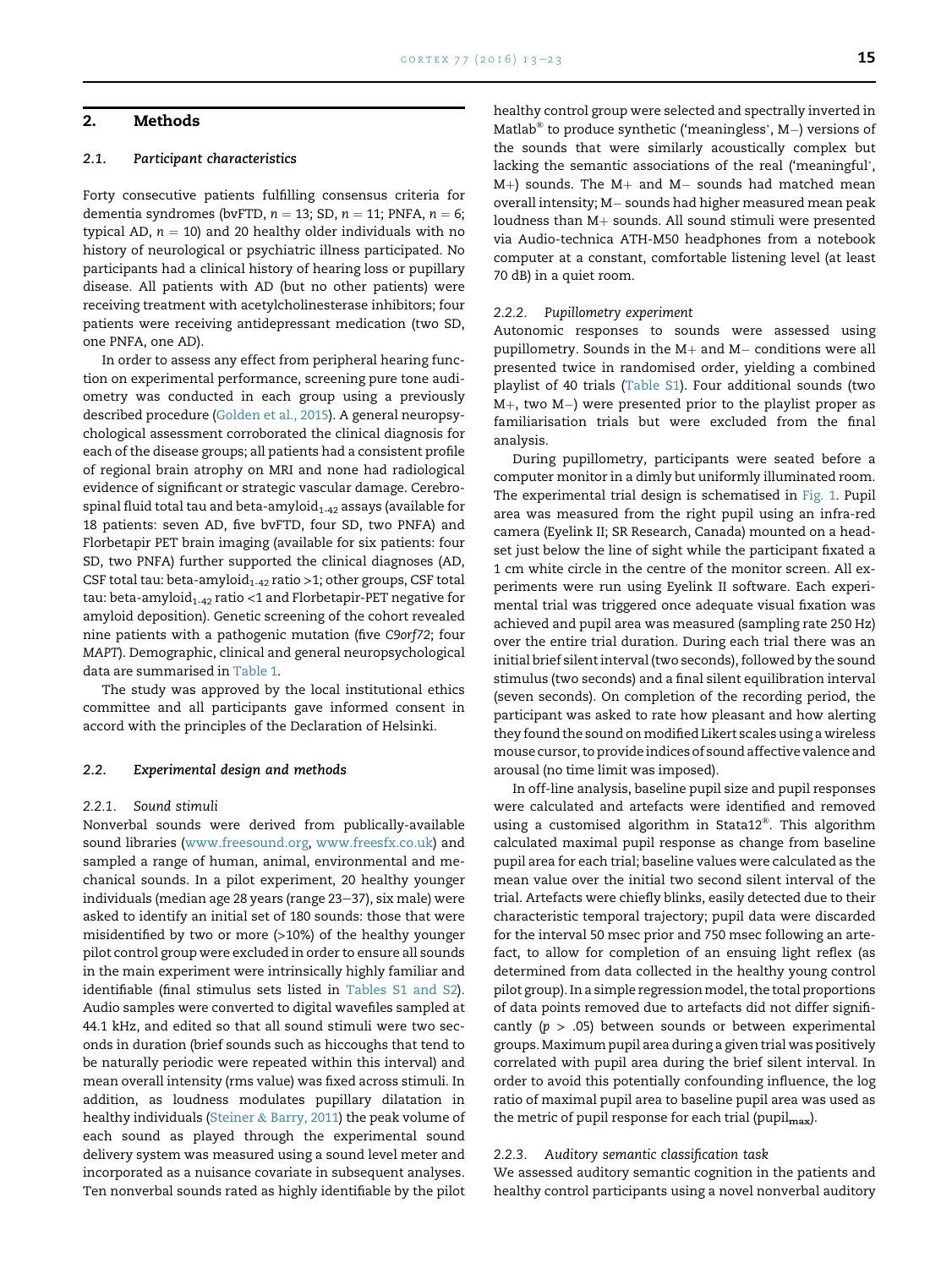<span id="page-3-0"></span>Table  $1$  – Demographic, clinical and neuropsychological characteristics for participant groups. Maximum total scores are shown (where applicable) after relevant neuropsychological tests; mean (range) data are shown unless otherwise indicated. Statistically significant ( $p < .05$ ) group differences versus the healthy older control group are shown in bold. Other significant differences between groups are indicated by superscripts: a, relative to bvFTD; b, SD; c, PNFA; and d, AD groups. AD, Alzheimer's disease; BPVS, British Picture Vocabulary Scale; bvFTD, behavioural variant frontotemporal dementia; NA, not available; PNFA, progressive nonfluent aphasia; RMT, Recognition Memory Test; SD, semantic dementia; Synonyms, Synonym matching task; VOSP decision, Visual Object and Space Perception battery -object decision task; \*general neuropsychological data not available for two patients in the PNFA group and one patient in the AD group; \*\*experimental nonverbal auditory semantic test (see text).

| Characteristic              | Healthy controls | bvFTD              | SD                          | PNFA*              | $AD^*$                    |
|-----------------------------|------------------|--------------------|-----------------------------|--------------------|---------------------------|
| General                     |                  |                    |                             |                    |                           |
| No.                         | 20               | 13                 | 11                          | 6                  | 10                        |
| Gender (m:f)                | 10:10            | 11:2               | 7:4                         | 1:5                | 5:5                       |
| Age (y): mean (range)       | $65.6(57 - 71)$  | $65.2(52 - 76)$    | $66.5(53 - 78)$             | $69.1(61 - 77)$    | $68.1(54 - 78)$           |
| Education (y)               | $16.9(12-20)$    | 14.8 $(11-21)^{c}$ | 14.7 $(11-20)$ <sup>c</sup> | $18(17-20)$        | $15.2(12-17)$             |
| Symptom duration (y)        | <b>NA</b>        | $7.5(4-21)$        | $5.2(3-9)$                  | $5.7(4-10)$        | $5.8(3-8)$                |
| IQ                          |                  |                    |                             |                    |                           |
| Verbal                      | 125 (112-137)    | 83 $(55-10)^d$     | 81 $(55-109)^d$             | $93(70 - 115)$     | $101(81 - 129)$           |
| Performance                 | 122 (99-141)     | $96(88 - 105)$     | $109(88 - 135)$             | $102(83 - 121)$    | 88 (66-112) <sup>b</sup>  |
| Episodic memory             |                  |                    |                             |                    |                           |
| RMT words (/50)             | $48(42 - 50)$    | $34(25-48)$        | $36(25-47)$                 | $37(34 - 40)$      | $32(30-33)$               |
| RMT faces (/50)             | $43(35 - 50)$    | $37(25-41)$        | 33 (25 – 35) $\text{°}$     | $44(41-46)$        | 33 $(23-40)$ <sup>c</sup> |
| <b>Executive functions</b>  |                  |                    |                             |                    |                           |
| Stroop word                 | $21(15-30)$      | $26(18-39)$        | $26(14-38)$                 | 53 $(43-72)^{a,b}$ | <b>NA</b>                 |
| Stroop inhibition           | $51(35 - 70)$    | $100(48 - 180)$    | $81(36 - 136)$              | $122(75-180)$      | <b>NA</b>                 |
| Digit span reverse (max)    | $5.5(3-7)$       | $4.5(3-6)$         | $5.6(3-8)$                  | $4.2(3 - 7)$       | $5.3(3-8)$                |
| Visuoperceptual functions   |                  |                    |                             |                    |                           |
| VOSP decision (/20)         | $19(16-20)$      | $17(13-20)$        | $17(14-20)$                 | $18(16-19)$        | 16 $(12-18)^{c}$          |
| Semantic processing         |                  |                    |                             |                    |                           |
| BPVS (/150)                 | 148 (146-150)    | 132 (102-147)      | 97 $(41-147)^{a,c,d}$       | $141(131 - 145)$   | 140 (120 - 148)           |
| Synonyms (50)               | 49 $(48 - 50)$   | $37(20-47)$        | $34(20-49)$                 | $41(31 - 48)$      | $44(41-46)$               |
| Sound classification (60)** | 58 $(51-60)$     | 48 $(38 - 57)^c$   | 50 $(40-57)^c$              | 56 $(54 - 59)$     | 51 $(43-55)^{c}$          |



Fig.  $1$  – Schematic of trial design in the pupillometry experiment. Area of the right pupil was measured using a headsetmounted infrared camera, while the participant fixated the centre of a monitor screen. Once stable fixation was achieved, a trial was triggered with an initial brief silent interval (2 sec), followed by the sound stimulus (2 sec; shaded rectangle) and a final silent equilibration interval (7 sec). On completion of the recording period, a Likert scale (right) was displayed and the participant was asked to use a wireless mouse to indicate on the line how pleasant and then how alerting they had found the sound; a response triggered the next recording period.

semantic task that did not rely on cross-modal labelling of sounds. Pairs of real (M+) sounds ( $n = 60$ , incorporating the 10  $M+$  sounds presented in the pupillometry experiment; see Table S2) were created in which the constituent sounds were associated either with the same sound source (e.g., a goose honking, a goose's wings flapping; 21 trials) or with different sources (e.g., a goose honking, a child yawning; 39 trials). Sound pairs in the 'same' and 'different' conditions did not differ systematically in the acoustic similarity of their

component sounds; sound pair classification therefore relied on a semantic decision based on recognition of the sounds and could not be based on perceptual criteria.

The auditory semantic test was administered separately from the pupillometry session. Sound pairs were presented in randomised order; the sounds comprising each pair were presented serially with a .5 sec inter-sound delay. The task on each trial was to decide whether the paired sounds came from the same source or different sources ('Are the sounds made by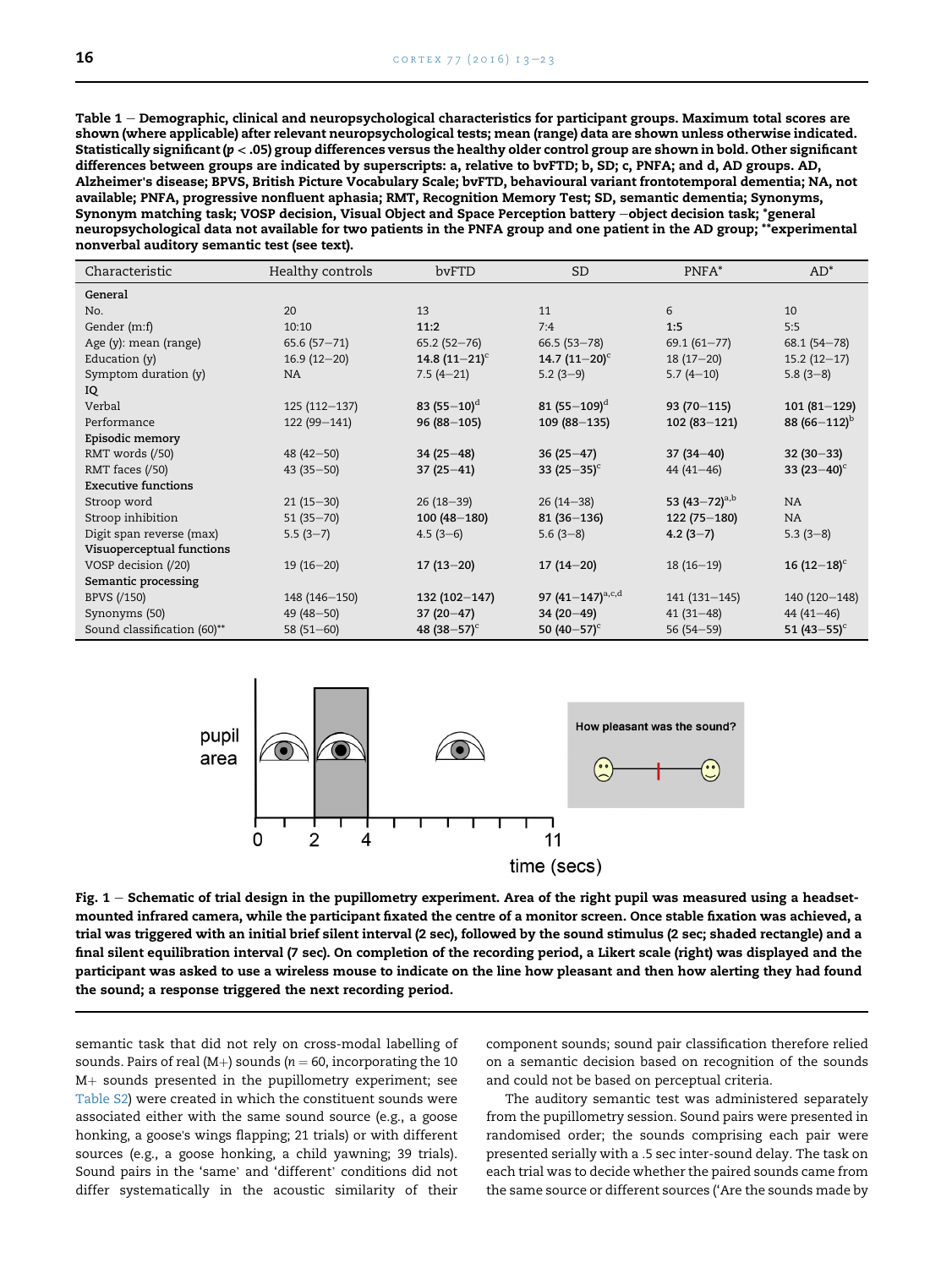the same kind of thing or different kinds of things?'), and the participant could respond verbally or by pointing to the corresponding written word on a prompt sheet. Participants were given practice trials before commencing the test, to ensure they understood the task and the response criteria; during the test, no feedback about performance was given and no time limits on responses were imposed.

#### 2.3. Analysis of behavioural and physiological data

All data were analysed in STATA12.1®. Before calculating mean pupil $_{\text{max}}$  responses for analysis, individual pupil $_{\text{max}}$ responses to each sound were adjusted for any potential confounding effects of sound loudness, pleasantness and arousal (based on control participant rating data), as these factors are known to drive pupillary reactions [\(Goldwater,](#page-9-0) [1972](#page-9-0)). As individual participants had different numbers of missing data points, the relative effect of these potential confounds might further differ between participants: average effects of loudness and affective factors on pupil<sub>max</sub> were therefore estimated separately using a linear mixed effects model with crossed random effects for participant and sound and this constant value for each sound was added or subtracted from the crude pupil responses. Mean pupil $_{\text{max}}$  responses to different sound conditions and performance on the sound pair semantic classification task were then compared between participant groups (after adjusting for any demographic differences between groups) and correlations with peripheral hearing function, medication use (whether or not the participant was taking relevant, acetylcholinesterase inhibitor or antidepressant medication), and disease severity metrics (symptom duration and a nonverbal executive measure, reverse visual spatial span) were assessed using linear regression models. The difference in mean pupil<sub>max</sub> responses to the  $\mathbf{M}+$  and  $\mathbf{M}-$  sound conditions was assessed within each group with paired t-tests. In order to assess how well the  $M +$ sounds presented in the pupillometry experiment indexed patients' general auditory semantic competence, we performed a separate subanalysis of the semantic classification task to assess just those trials that contained one of the  $M +$ sounds presented in the pupillometry experiment (a subset of 14 semantic classification trials). In all analyses, a threshold  $p < 0.05$  was accepted as the criterion for statistical significance.

#### 2.4. Brain image acquisition and analysis

For 26 patients (12 bvFTD, 10 SD, four PNFA), a sagittal 3-D magnetization-prepared rapid-gradient-echo T1-weighted volumetric brain MR sequence (echo time/repetition time/ inversion time 2.9/2200/900 msec, dimensions 256  $\times$  256  $\times$  208, voxel size  $1.1 \times 1.1 \times 1.1$  mm) was acquired on a Siemens Trio 3T MRI scanner using a 32-channel phased-array head-coil. Pre-processing of brain images was performed using the New Segment [\(Weiskopf et al., 2011](#page-9-0)) and DARTEL [\(Ashburner, 2007\)](#page-8-0) toolboxes of SPM8 [\(www.fil.ion.ucl.ac.uk/spm](http://www.fil.ion.ucl.ac.uk/spm)) under Matlab  $7.0^{\circ}$  and following an optimised protocol ([Ridgway et al., 2008](#page-9-0)). Normalisation, segmentation and modulation of grey and white matter images were performed using default parameter settings and grey matter images were smoothed using a 6 mm full width-at-half-maximum Gaussian kernel. A studyspecific template mean brain image was created by warping all bias-corrected native space brain images to the final DARTEL template and calculating the average of the warped brain images. In order to adjust for individual differences in global grey matter volumes during subsequent analysis, total intracranial volume (TIV) was calculated for each patient by summing grey matter, white matter and cerebrospinal fluid volumes following segmentation of all three tissue classes.

In the VBM analysis, separate voxel-wise linear regression models were used to assess associations in the combined patient cohort between regional grey matter volume (indexed as voxel intensity) and parameters of interest. Contrasts assessed positive and negative (inverse) correlations between regional grey matter volume and both overall pupil reactivity (individual overall mean pupil $_{\text{max}}$  across the sound stimulus set) and differential pupil reactivity to sound semantic content (individual difference in mean  $pupil<sub>max</sub>$  between the meaningful and meaningless sound conditions:  $M + > M -$ ). Age, TIV and syndromic group membership were included as covariates of no interest in each model. To help protect against voxel drop-out because of potentially marked local regional atrophy in particular scans, we applied a customised explicit brain mask based on a specified 'consensus' voxel threshold intensity criterion ([Ridgway et al., 2009](#page-9-0)), whereby a voxel was included in the analysis if grey matter intensity at that voxel was >.1 in >70% of participants (rather than in all participants, as with the default SPM8 mask). Statistical parametric maps of regional grey matter volume correlating with pupil response parameters of interest were examined at threshold  $p < .05$  after family-wise error (FWE) correction for multiple voxel-wise comparisons both at whole brain level and separately within three pre-specified regional volumes of interest. These regional volumes of interest were based on previous neuroanatomical work and encompassed the temporal lobes anterior to Heschl's gyrus (previously implicated in semantic analysis and signalling the behavioural value of sounds and other sensory objects: [Goll et al., 2012; Golden](#page-9-0) [et al., 2015; Hseih et al., 2011](#page-9-0)), insular cortex (implicated as an 'autonomic hub' in salience processing: [Critchley et al.,](#page-8-0) [2000; Zhou](#page-8-0) & [Seeley, 2014\)](#page-8-0) and dorsal brainstem including superior colliculi (previously identified as a key integrative site of autonomic effector response: [Wang et al., 2012](#page-9-0); [Wang et al.,](#page-9-0) [2014](#page-9-0)). Regional volumes were created by manually tracing from the template mean brain image using MRICron®.

## 3. Results

#### 3.1. General characteristics

The participant groups did not differ in mean age and patient groups did not differ in mean symptom duration; gender distribution and years of education varied between participant groups and were therefore included as nuisance covariates in subsequent analyses. Participant groups did not differ in peripheral hearing performance nor did peripheral hearing performance correlate with pupil response or auditory semantic measures, after exclusion of one outlier patient with bvFTD (performance >2 standard deviations beyond rest of group).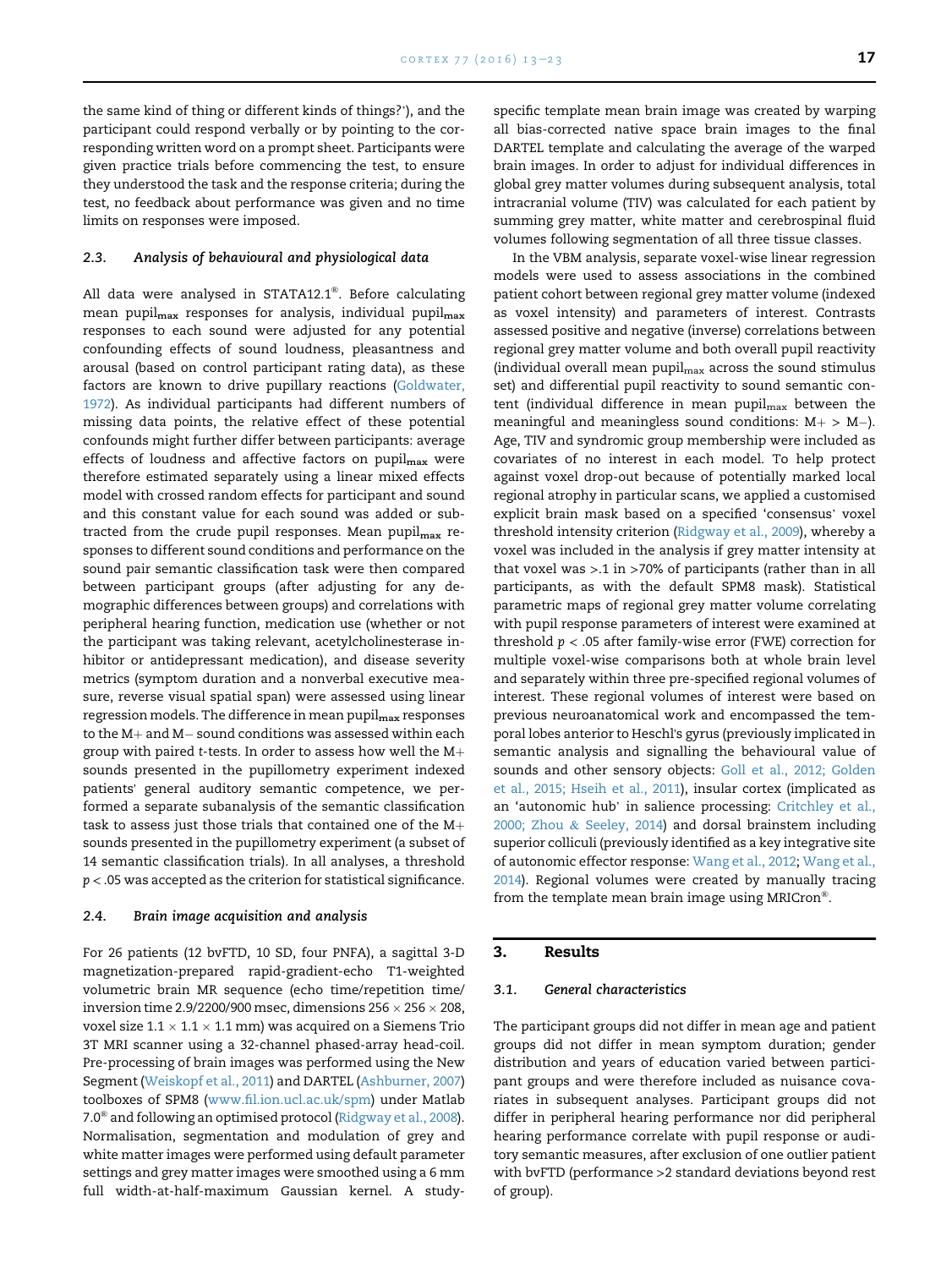#### 3.2. Pupillometric responses

Baseline pupil size did not differ significantly between groups; the PNFA group but not the other groups showed a significant change (increase) in baseline pupil size over the course of the experiment ( $p < .05$ ). Mean pupil<sub>max</sub> values over the entire sound stimulus set and for the  $\mathrm{M} +$  and  $\mathrm{M} -$  conditions separately did not differ between experimental groups. Over the course of the experiment, healthy individuals showed significant attenuation ( $p < .01$ ) of  $\operatorname{\textsf{pupil}}_{\max}$  responses to M $-$  but preserved responses to  $M+$  sounds; the AD group showed significant ( $p = .03$ ) attenuation of pupil<sub>max</sub> responses to M+ sounds, while other patient groups showed no significant attenuation of pupil responses over time.

 $\mathsf{M}\mathrm{-}$  sounds were rated as less pleasant than  $\mathsf{M}\mathrm{+}$  sounds by the healthy control group ( $p < .01$ ), but not the patient groups, while M $+$  and M $-$  sounds did not differ significantly in mean arousal ratings (see Table S1). After adjusting for these factors and for measured peak loudness, the healthy control group showed a non-significant trend ( $p = .09$ ) toward increased mean pupil $_{\rm max}$  responses to M $+$  compared with M $-$  sounds (see Fig. 2). All patient groups showed significantly greater mean pupil $_{\rm max}$  responses to M $+$  than to M $-$  sounds (SD, AD,  $p < .01$ ; bvFTD, PNFA,  $p < .05$ ); a post hoc analysis of the small subgroup of patients with pathogenic mutations suggested some heterogeneity within the bvFTD group [significantly greater mean  $M+$  responses than  $M-$  responses in MAPT mutation cases ( $p < .01$ ), a trend to a significant difference in C9orf72 mutation cases ( $p = .1$ ) but no significant difference in sporadic bvFTD cases ( $p = .51$ )]. The increased pupil response to M $+$  compared M $-$  sounds was significantly larger (p  $<$  .05) in the SD group and the AD group (though not in other patient groups) than in healthy controls; the magnitude of this differential pupil response did not differ significantly between patient groups. There were no correlations between overall pupil reactivity or the magnitude of the differential  $pupil<sub>max</sub>$ 

response to  $\mathsf{M}+$  versus  $\mathsf{M}-$  sounds and overall disease severity (as indexed by symptom duration and reverse visual spatial span) or medication use.

#### 3.3. Auditory semantic performance

Mean performance for each of the participant groups on the nonverbal auditory semantic classification task is summarised in [Table 1](#page-3-0). The healthy older control group overall achieved high sub-ceiling scores on this test. Relative to the healthy control group, the PNFA group showed no auditory semantic deficit while each of the other syndromic groups showed impaired performance (all  $p < .01$ ); comparing patient groups, the bvFTD, SD and AD groups performed worse (p < .01) than the PNFA group. Auditory semantic performance profiles for the patient groups relative to the healthy control group were similar for the subset of sounds also represented in the  $M+$  condition of the pupillometry experiment. Patients' auditory semantic performance did not correlate with mean overall pupil reactivity or with mean pupil responses to  $M_+$  or M- sounds separately. However, auditory semantic performance did show a significant inverse correlation with the magnitude of the difference in mean pupil responses to  $M +$ versus M– sounds, in the combined patient cohort ( $r^2 = .2$ ;  $p < .01$ ; see Fig. 2) and in each of the patient groups showing an auditory semantic deficit (bvFTD  $r^2 = .8$ ,  $p < .01$ ; SD  $r^2 = .6$ ,  $p < .05$ ; AD  $r^2 = .9$ ,  $p < .01$ ).

#### 3.4. Voxel based morphometry associations

Grey matter associations of pupil response parameters for the combined patient cohort are summarised in [Table 2](#page-6-0) and statistical parametric maps are presented in [Fig. 3.](#page-6-0) After FWE correction for multiple voxel-wise comparisons, grey matter associations were not identified at whole brain level but were identified within the pre-specified regional anatomical volumes



Fig.  $2$  – Summary of pupillometric data for sound meaning conditions. A, mean maximal pupil dilatation response (log ratio of maximal pupil area to baseline pupil area, pupil<sub>max</sub>) to real (meaningful, M+) and synthetic (meaningless, M-) sound conditions in each participant group (\*significant difference between conditions, \*\*significant difference between conditions and difference significantly greater than healthy controls,  $p < .05$ ; standard error bars shown); B, difference in pupil<sub>max</sub> between  $M+$  and  $M-$  conditions as a function of auditory semantic classification score across the entire patient cohort (linear regression best fit with 95% confidence intervals shown). AD, Alzheimer's disease; bvFTD, behavioural variant frontotemporal dementia; PNFA, progressive nonfluent aphasia; SD, semantic dementia.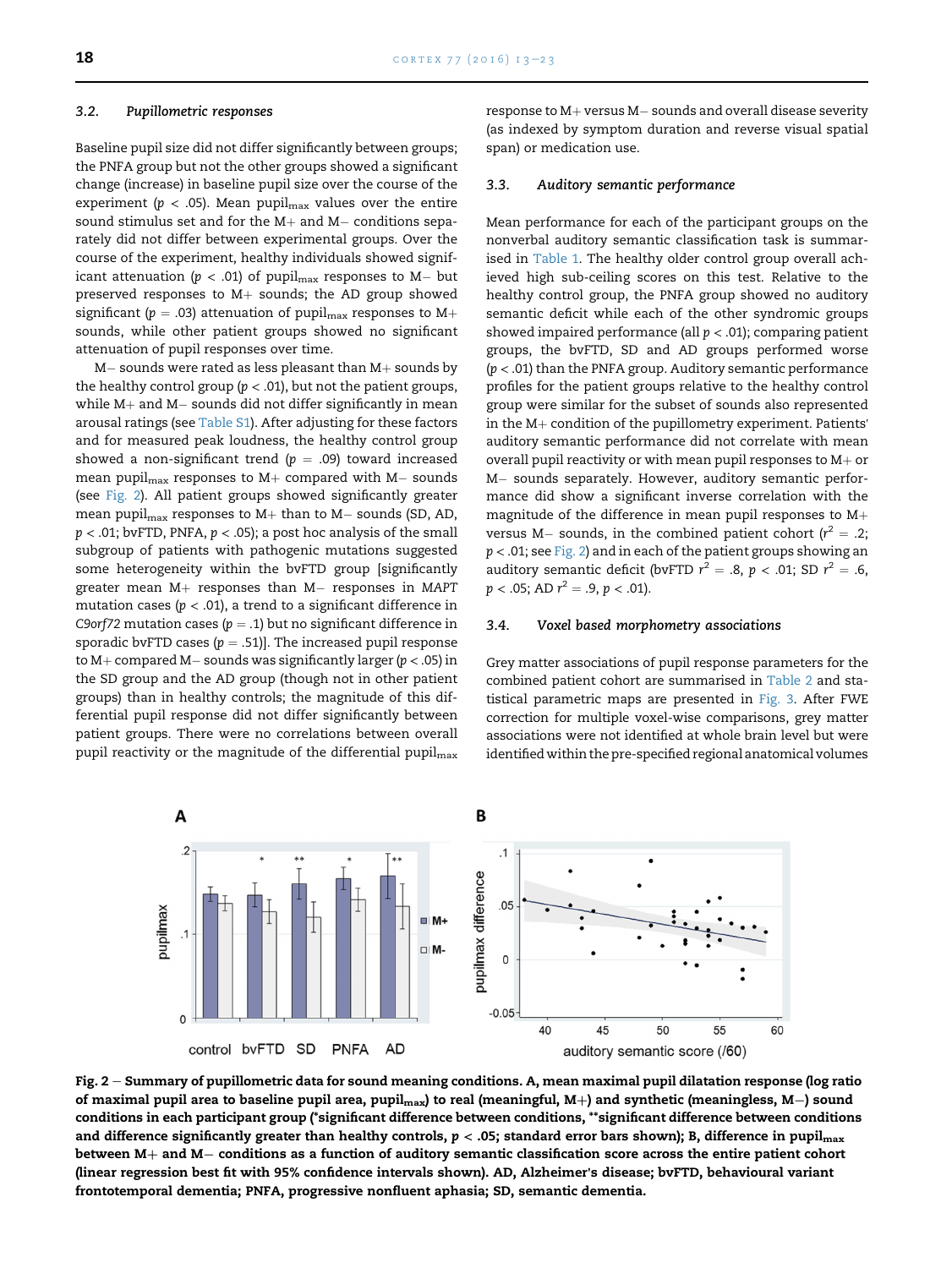<span id="page-6-0"></span>Table  $2 -$  Grey matter regions associated with key experimental parameters in the voxel-based morphometry analysis of the combined patient cohort are shown, together with coordinates of local maxima in MNI standard stereotactic space with associated Z-scores, and cluster sizes (number of voxels). Maxima shown were significant at threshold  $p_{FWE}<0$ 5 corrected for multiple comparisons within anatomical small volume of interest, based on prior hypotheses (see text).\* individual overall mean pupil<sub>max</sub> over the sound stimulus set; M $+$  meaningful (real) sounds; M $-$  meaningless (synthetic) sounds.

| Parameter                                      | Contrast             | Region              | Local max (mm) |  |      |       | Cluster  |
|------------------------------------------------|----------------------|---------------------|----------------|--|------|-------|----------|
|                                                |                      |                     |                |  |      | score | (voxels) |
| Overall pupil reactivity*                      | Positive correlation | Superior colliculus | $-12$          |  |      | 4.12  | 499      |
| Difference in mean pupil responses $M + > M -$ | Inverse correlation  | Temporal pole       | $-51$          |  | $-8$ | 4.29  | 74       |



Fig. 3 - Statistical parametric maps for the combined patient cohort showing regional grey matter significantly positively associated with overall pupil reactivity to sound in superior colliculus (yellow); and inversely associated with the magnitude of the difference in mean maximal pupil dilatation response (pupil<sub>max</sub>) to real (meaningful, M+) over synthetic  $($ meaningless,  $M$  $)$  sounds in left anterior superior temporal cortex (red). All voxel-wise associations shown were significant thresholded at  $p_{\text{FWE}}$ <.05 after multiple comparisons correction within anatomical regions of interest (see also Table 2); maps have been rendered on sagittal (above) and coronal (below) sections of a group mean template T1-weighted brain MR image in MNI standard stereotactic space and the left hemisphere is shown on the left in coronal sections.

of interest. Overall pupil reactivity to sound (mean pupil $_{\text{max}}$ across the stimulus set) was significantly ( $p_{\text{FWE}}$  < .05) positively correlated with grey matter in the region of the superior colliculus; no grey matter areas showing a significant inverse correlation with overall pupil reactivity were identified. The magnitude of the difference in pupil responses to M $+$  versus M $$ sounds was significantly ( $p_{\text{FWE}}$  < .05) inversely correlated with grey matter in left anterior superior temporal cortex; no grey matter areas showing a significant positive correlation with this pupil response difference measure were identified.

### 4. Discussion

Here we have demonstrated that dementia syndromes have different profiles of autonomic responses to real and synthetic nonverbal sounds, after controlling for elementary acoustic and affective factors. This differential autonomic response was present in all patient groups but was largest (and significantly greater than the healthy control response) in patients with SD and AD. Moreover, the magnitude of the differential response was inversely related to auditory nonverbal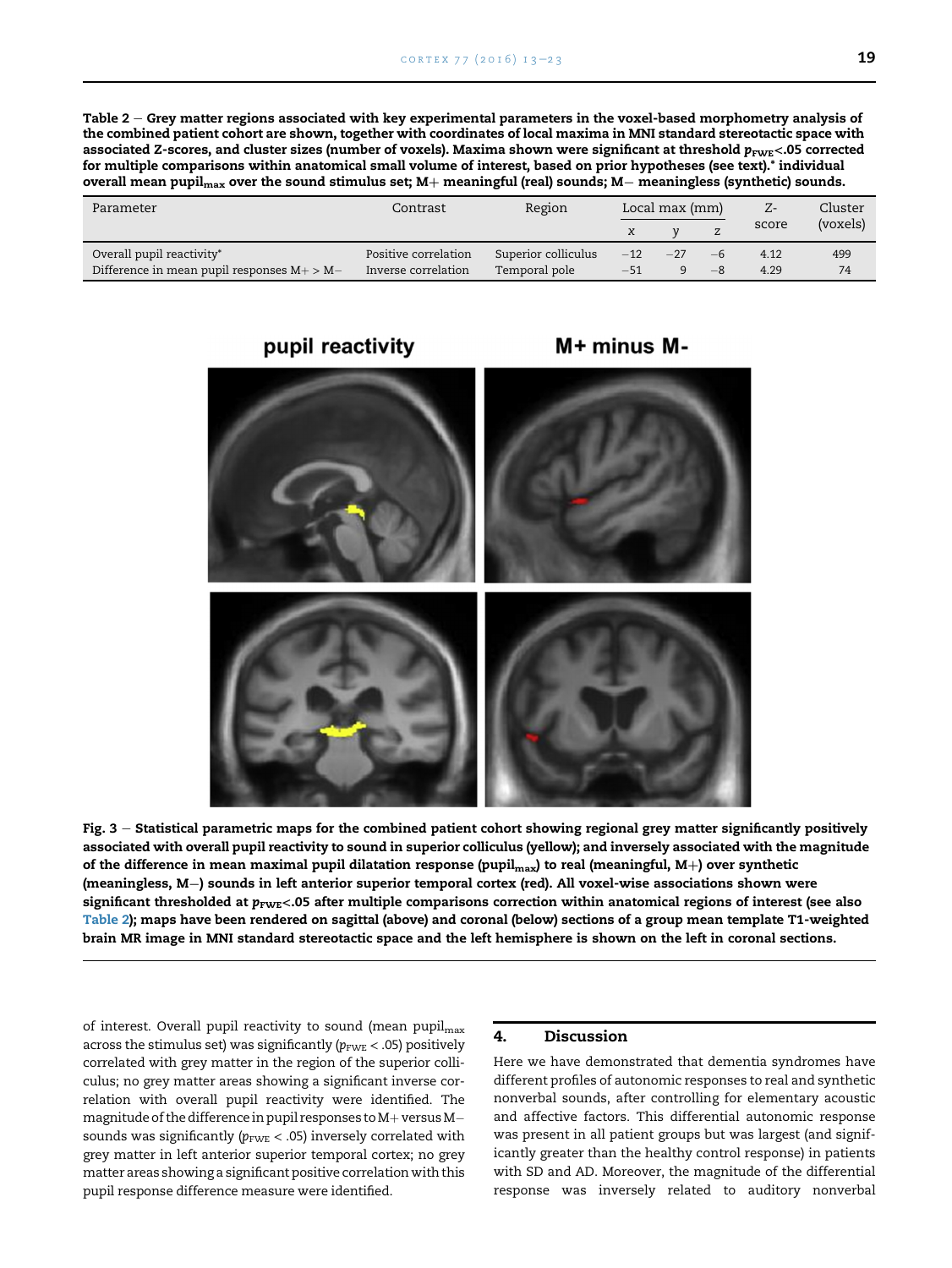semantic competence across dementia syndromes but was not related to overall autonomic reactivity, more general disease severity or medication effects. Considered together, these findings suggest that impaired semantic processing of nonverbal sounds confers an enhanced physiological salience signal in these dementia syndromes that is separable from other salience cues such as emotional value and arousal potential.

Little information is available concerning the physiological coding of semantic salience. However, semantic load and in particular, semantic ambiguity along behaviourally relevant dimensions (such as threat) have been shown to modulate cerebral and autonomic responses to both visual and auditory stimuli in the normal brain [\(Farrow et al., 2012;](#page-8-0) [Werner](#page-8-0) & [Noppeney, 2010\)](#page-8-0). In neurodegenerative diseases, 'primitive', behaviourally relevant cues to moving (approaching vs withdrawing) sound sources have been shown to modulate autonomic responses and this modulation was enhanced in SD relative to other dementia syndromes [\(Fletcher, Nicholas, et al., 2015c\)](#page-9-0). Though the evidence remains limited, these previous findings in the healthy brain and in neurodegenerative disease are in line with the present data. If the damaged semantic system cannot identify potentially meaningful sounds, then this unresolved ambiguity may render such sounds behaviourally salient and engage physiological effector mechanisms for salience coding. This autonomic response to auditory semantic salience, though amplified in dementia syndromes, was also evident in attenuated form in the healthy control group here: healthy controls showed a trend toward enhanced pupil responses to real compared with synthetic sounds but (unlike the patient groups) showed habituation of pupil responses to synthetic sounds over the course of the experiment. These data suggest that both highly familiar real sounds and synthetic sounds of the kind presented in the pupillometry experiment are rapidly disambiguated by the normal semantic system (either as meaningful auditory objects or as meaningless sound events).

In this formulation, SD as the paradigmatic disorder of the human semantic system is an important test case: it is noteworthy that here as in previous work [\(Fletcher, Nicholas,](#page-9-0) [et al., 2015c](#page-9-0)) patients with SD showed enhanced sensitivity to auditory salience. Compared with other canonical dementia syndromes, patients with SD would be predicted to have the most marked and selective difficulty with disambiguation of meaningful sound sources while retaining relatively intact mechanisms for perceptual coding of sound features and programming autonomic responses ([Beissner et al., 2013](#page-8-0); [Bozeat, LambonRalph, Patterson, Garrard,](#page-8-0) & [Hodges, 2000;](#page-8-0) [Goll, Crutch, Loo, et al., 2010\)](#page-8-0). We do not argue that autonomic responses per se are normal in SD: while the present study did not address these processes directly, other work suggests that the coupling of cognitive to autonomic effector processing of sound stimuli is altered in SD as well as in bvFTD and AD [\(Fletcher, Nicholas, et al., 2015c, 2015d\)](#page-9-0). However, the processing of complex sounds such as those presented here engages hierarchical and distributed mechanisms both in the healthy brain and in SD ([Goll, Crutch,](#page-9-0) & [Warren, 2010; Goll et al., 2012\)](#page-9-0), providing candidate neural substrates for relatively intact physiological signalling of auditory salience in patients with dementia. The complex spectrotemporal structure of the stimuli used here would allow the damaged semantic system to encode perceptual features characteristic of real sounds but lacking in the synthetic (spectrally inverted) sounds; the presence of such spectrotemporal features could label natural sounds for further semantic analysis even if identification were not achieved.

A VBM analysis of our combined patient cohort identified neuroanatomical correlates of pupillary responses to sound in a distributed cortico-subcortical network. Midbrain grey matter in the region of the superior colliculus was associated with overall pupillary reactivity to sound. The superior colliculus is involved in orienting responses [\(Krauzlis, Lovejoy,](#page-9-0) & [Zenon, 2013; Kustov](#page-9-0) & [Robinson, 1996; Wang et al., 2014,](#page-9-0) [2012\)](#page-9-0) and in processing potential threat in ambiguous stimuli [\(Farrow et al., 2012](#page-8-0)). This region mediates output to the eye, head and neck and arm and shoulder via the thalamus from cortical areas including the frontal eye fields. Stimulation of the superior colliculus results in coordinated head and eye gaze shifts [\(Freedman, Stanford,](#page-9-0) & [Sparks, 1996\)](#page-9-0) and more recently, it has been shown that stimulation at thresholds below those necessary to evoke saccadic eye movements results in pupillary dilatation in both monkeys and owls [\(Netser, Ohayon,](#page-9-0) & [Gutfreund, 2010; Wang et al.,](#page-9-0) [2012\)](#page-9-0), suggesting a role for this region in coding salience responses. The present evidence suggests a need for some caution in interpreting the role of superior colliculus in salience coding in neurodegenerative disease. While we did not identify an overall significant impairment of general pupil reactivity across the patient cohort, this autonomic parameter varied between patient groups (for example, the AD group but not the other groups showed significant attenuation of pupil<sub>max</sub> responses to real sounds over time), suggesting that larger patient cohorts may be required to more fully elucidate the role of this midbrain effector region in salience processing in dementia syndromes.

Enhanced differential pupillary response to auditory semantic salience (real vs synthetic sounds) in this patient cohort was associated with atrophy of left anterior temporal cortex. This neuroanatomical association is in line with the inverse association between pupillary salience responses and auditory semantic impairment in the present study and corroborates previous work implicating an anterior temporal lobe network in semantic processing of sounds and other sensory objects [\(Lambon Ralph et al., 2010; Visser](#page-9-0) & [Lambon](#page-9-0) [Ralph, 2011](#page-9-0)). The present evidence further suggests that this cortical region is involved in mediating autonomic responses to sound meaning. Although the links between semantic memory and autonomic networks remain poorly defined, current formulations increasingly emphasise the role of distributed cortico-subcortical networks including the ante-rior temporal lobe in 'appraising' the behavioural significance of sensory stimuli and programming appropriate physiological responses [\(Kafkas](#page-9-0) & [Montaldi, 2012; Zhou](#page-9-0) & [Seeley, 2014\)](#page-9-0). This may be particularly relevant under conditions of perceptual or semantic ambiguity [\(Farrow et al.,](#page-8-0) [2012; Zekveld, Heslenfeld, Johnsrude, Versfeld,](#page-8-0) & [Kramer,](#page-8-0) [2014](#page-8-0)): it is therefore plausible that this linkage might be upregulated in the setting of a damaged semantic system.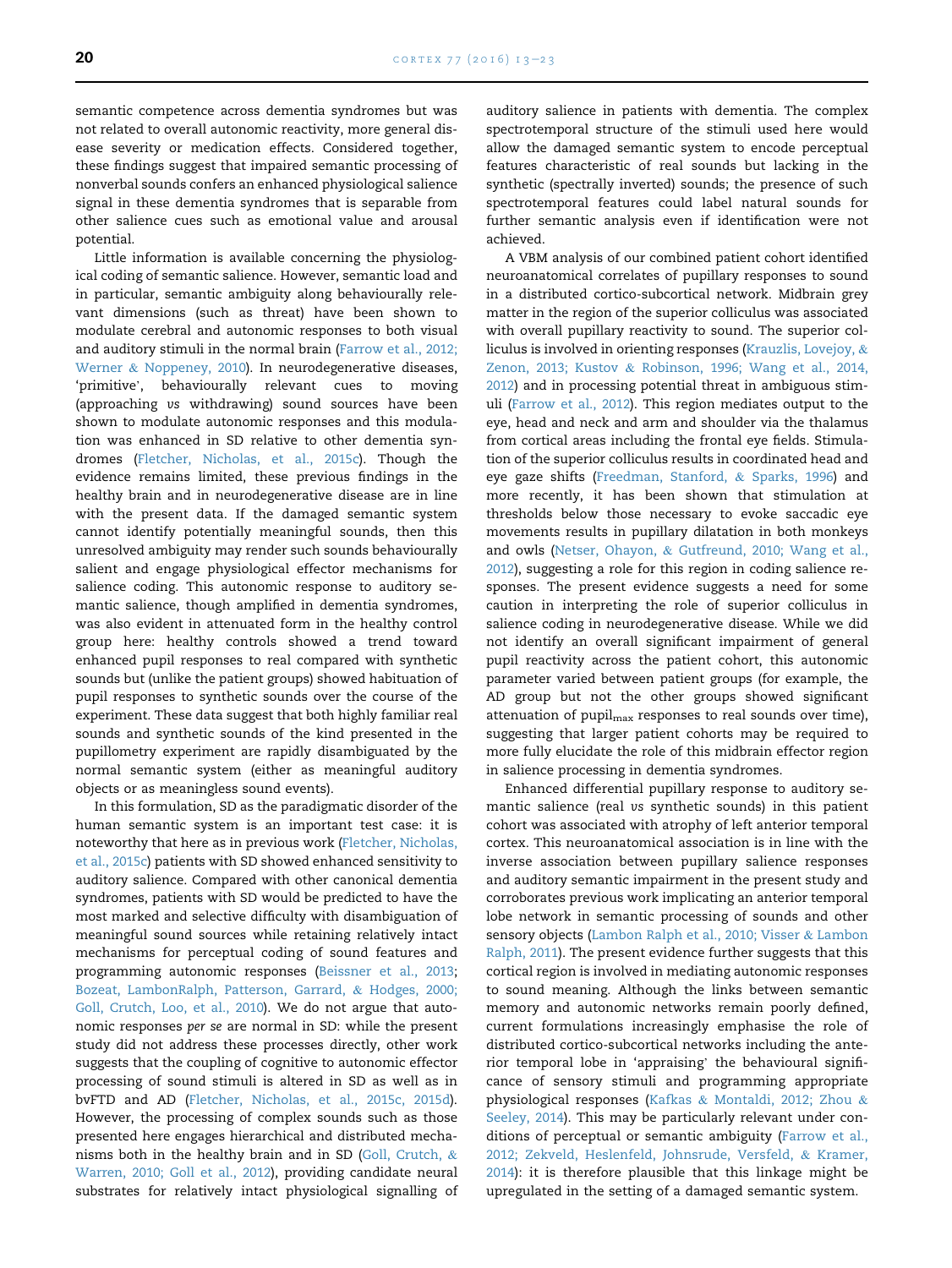<span id="page-8-0"></span>This study has several limitations that could be addressed in future work. Larger patient cohorts would improve power to detect effects on semantic salience processing and potentially, further stratify dementia syndromes based on both cross-sectional and longitudinal profiles of autonomic reactivity. It would be of particular interest to assess genetic mutation cohorts with defined molecular substrates that are potentially associated with specific auditory salience signatures (Fletcher, Downey, et al., 2015a, in press): inclusion of mutation carriers would also allow assessment of the biomarker potential of autonomic indices from earliest clinical disease stages, and might be achieved via multi-centre collaborative studies [\(Rohrer et al., 2015\)](#page-9-0). Our work leaves open the possibility that other autonomic modalities (such as skin conductance) might show differential sensitivity to semantic impairment, and ideally these modalities would be compared directly. The effects of medications that affect autonomic function should be assessed directly, both in order to calibrate for any confounding impact on endogenous autonomic responses and to determine modulatory effects with therapeutic potential. The linkage between semantic and autonomic processing could be more directly explored using functional neuroimaging; this is particularly pertinent as the interaction of these mechanisms might differ between diseases ([Fletcher, Nicholas, et al., 2015d](#page-9-0)). More fundamentally, the present study suggests a hypothesis concerning the role of auditory semantic ambiguity in triggering physiological salience responses that should be assessed in the healthy brain by manipulating sound stimulus ambiguity and semantic associations systematically.

Taking the above caveats into account, our findings suggest that autonomic responses index semantic impairment across dementia syndromes. The present study should be regarded as preliminary: the sensitivity, specificity and translatability of physiological metrics require further systematic substantiation. Nevertheless, such 'physiological phenotyping' of dementia syndromes might be developed as a useful tool in these diseases. The dementias collectively present substantial problems of nosology, diagnosis and disease tracking; these issues are particularly pressing for diseases in the FTLD spectrum for which syndromic boundaries are often difficult to define but robust biomarkers that can be applied across syndromes are lacking. Capturing disease effects near the time of clinical conversion or in the later stages of disease is challenging, as existing neuroanatomical and neuropsychological biomarkers are relatively insensitive; yet accurate disease diagnosis and tracking will be essential to assess the impact of therapeutic interventions in future clinical trials. Studies such as this one could in future be used to guide revised diagnostic criteria for neurodegenerative syndromes, informed by pathophysiological data. Moreover, there is considerable interest in identifying new biomarkers with wider applicability across diseases and disease stages. Autonomic salience signalling warrants further evaluation both as a window on disease neurobiology and as a candidate novel physiological biomarker that could potentially complement or extend the range of conventional cognitive instruments.

#### Acknowledgments

We are grateful to all patients and healthy volunteers for their participation. The Dementia Research Centre is supported by Alzheimer's Research UK (Grant ART-PhD2011-10), the Brain Research Trust and the Wolfson Foundation. This work was funded by the Wellcome Trust, the UK Medical Research Council and the NIHR Queen Square Dementia Biomedical Research Unit (Grant CBRC 161). PDF was supported by an MRC Research Training Fellowship (Grant MR/J011274/1). TJS is an Alzheimer's Research UK Research Fellow. HLG holds an Alzheimer's Research UK PhD Fellowship. CNC is supported by the National Brain Appeal  $-$  Frontotemporal Dementia Research Fund. JMS is a HEFCE Senior Clinical Lecturer. JDR was supported by NIHR Rare Disease TRC Postdoctoral and MRC Clinician Scientist Fellowships. SJC is supported by an Alzheimer's Research UK Senior Research Fellowship. JDW holds a Wellcome Trust Senior Clinical Fellowship (Grant No 091673/Z/10/Z).

#### Supplementary data

Supplementary data related to this article can be found at <http://dx.doi.org/10.1016/j.cortex.2016.01.007>.

#### references

- Ashburner, J. (2007). A fast diffeomorphic image registration algorithm. NeuroImage,  $38(1)$ ,  $95-113$ . [http://dx.doi.org/](http://dx.doi.org/10.1016/j.neuroimage.2007.07.007) [10.1016/j.neuroimage.2007.07.007](http://dx.doi.org/10.1016/j.neuroimage.2007.07.007).
- Beissner, F., Meissner, K., Bar, K. J., & Napadow, V. (2013). The autonomic brain: an activation likelihood estimation metaanalysis for central processing of autonomic function. Journal of Neuroscience, 33(25), 10503-10511. [http://dx.doi.org/10.1523/](http://dx.doi.org/10.1523/JNEUROSCI.1103-13.2013) [JNEUROSCI.1103-13.2013](http://dx.doi.org/10.1523/JNEUROSCI.1103-13.2013).
- [Bozeat, S., Lambon Ralph, M. A., Patterson, K., Garrard, P., &](http://refhub.elsevier.com/S0010-9452(16)00017-4/sref3) [Hodges, J. R. \(2000\). Non-verbal semantic impairment in](http://refhub.elsevier.com/S0010-9452(16)00017-4/sref3) [semantic dementia.](http://refhub.elsevier.com/S0010-9452(16)00017-4/sref3) Neuropsychologia, 38(9), 1207-[1215.](http://refhub.elsevier.com/S0010-9452(16)00017-4/sref3)
- [Critchley, H. D., Corfield, D. R., Chandler, M. P., Mathias, C. J., &](http://refhub.elsevier.com/S0010-9452(16)00017-4/sref4) [Dolan, R. J. \(2000\). Cerebral correlates of autonomic](http://refhub.elsevier.com/S0010-9452(16)00017-4/sref4) [cardiovascular arousal: a functional neuroimaging](http://refhub.elsevier.com/S0010-9452(16)00017-4/sref4) [investigation in humans.](http://refhub.elsevier.com/S0010-9452(16)00017-4/sref4) Journal of Physiology, 523(Pt 1),  $259 - 270$  $259 - 270$  $259 - 270$ .
- Downey, L. E., Mahoney, C. J., Buckley, A. H., Golden, H. L., Henley, S. M., Schmitz, N., et al. (2015). White matter tract signatures of impaired social cognition in frontotemporal lobar degeneration. NeuroImage. Clinical, 8, 640-651. [http://](http://dx.doi.org/10.1016/j.nicl.2015.06.005) [dx.doi.org/10.1016/j.nicl.2015.06.005](http://dx.doi.org/10.1016/j.nicl.2015.06.005).
- Farrow, T. F., Johnson, N. K., Hunter, M. D., Barker, A. T., Wilkinson, I. D., & Woodruff, P. W. (2012). Neural correlates of the behavioral-autonomic interaction response to potentially threatening stimuli. Frontiers in Human Neuroscience, 6, 349. [http://dx.doi.org/10.3389/fnhum.2012.00349.](http://dx.doi.org/10.3389/fnhum.2012.00349)
- Fletcher, P. D., Downey, L. E., Golden, H. L., Clark, C. N., Slattery, C. F., Paterson, R. W., et al. (2015a). Auditory hedonic phenotypes in dementia: a behavioural and neuroanatomical analysis. Cortex, 67, 95-105. [http://dx.doi.org/10.1016/](http://dx.doi.org/10.1016/j.cortex.2015.03.021) [j.cortex.2015.03.021.](http://dx.doi.org/10.1016/j.cortex.2015.03.021)
- [Fletcher, P. D., Downey, L. E., Golden, H. L., Clark, C. N.,](http://refhub.elsevier.com/S0010-9452(16)00017-4/sref8) [Slattery, C. F., Paterson, R. W., et al. \(2015b\). Pain and](http://refhub.elsevier.com/S0010-9452(16)00017-4/sref8)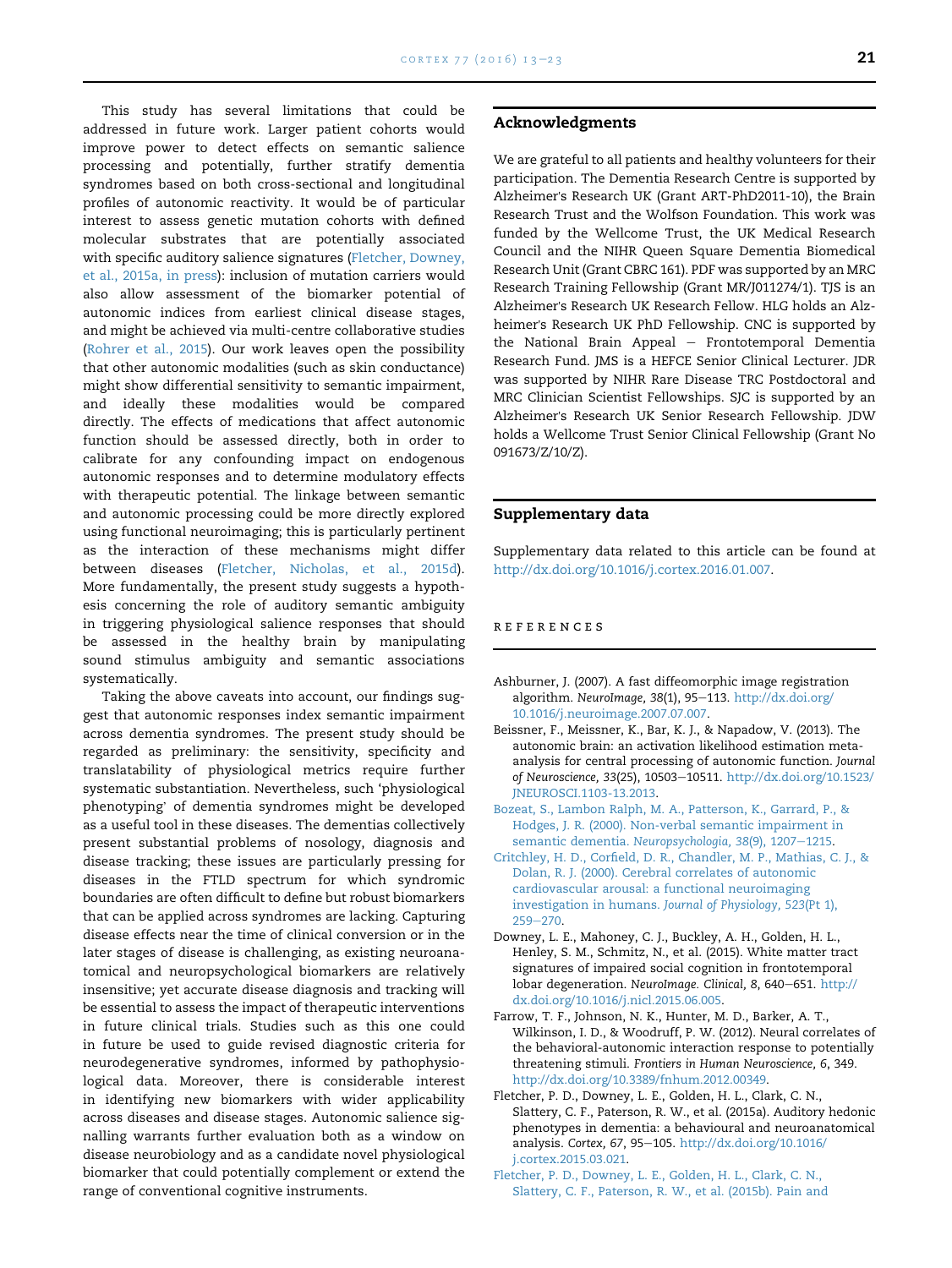<span id="page-9-0"></span>[temperature processing in dementia: a clinical and](http://refhub.elsevier.com/S0010-9452(16)00017-4/sref8) [neuroanatomical analysis.](http://refhub.elsevier.com/S0010-9452(16)00017-4/sref8) Brain (in press).

- Fletcher, P. D., Nicholas, J. M., Shakespeare, T. J., Downey, L. E., Golden, H. L., Agustus, J. L., et al. (2015c). Dementias show differential physiological responses to salient sounds. Front Behav Neurosci, 9, 73. [http://dx.doi.org/10.3389/](http://dx.doi.org/10.3389/fnbeh.2015.00073) [fnbeh.2015.00073.](http://dx.doi.org/10.3389/fnbeh.2015.00073)
- [Fletcher, P. D., Nicholas, J. M., Shakespeare, T. J., Downey, L. E.,](http://refhub.elsevier.com/S0010-9452(16)00017-4/sref10) [Golden, H. L., Agustus, J. L., et al. \(2015d\). Physiological](http://refhub.elsevier.com/S0010-9452(16)00017-4/sref10) [phenotyping of dementias using emotional sounds.](http://refhub.elsevier.com/S0010-9452(16)00017-4/sref10) [Alzheimer](http://refhub.elsevier.com/S0010-9452(16)00017-4/sref10)'s & Dementia: Diagnosis[, Assessment](http://refhub.elsevier.com/S0010-9452(16)00017-4/sref10) & [Disease](http://refhub.elsevier.com/S0010-9452(16)00017-4/sref10) [Monitoring, 1](http://refhub.elsevier.com/S0010-9452(16)00017-4/sref10)(2), 170-[178](http://refhub.elsevier.com/S0010-9452(16)00017-4/sref10).
- [Freedman, E. G., Stanford, T. R., & Sparks, D. L. \(1996\). Combined](http://refhub.elsevier.com/S0010-9452(16)00017-4/sref11) [eye-head gaze shifts produced by electrical stimulation of the](http://refhub.elsevier.com/S0010-9452(16)00017-4/sref11) [superior colliculus in rhesus monkeys.](http://refhub.elsevier.com/S0010-9452(16)00017-4/sref11) Journal of [Neurophysiology, 76](http://refhub.elsevier.com/S0010-9452(16)00017-4/sref11)(2), 927-[952.](http://refhub.elsevier.com/S0010-9452(16)00017-4/sref11)
- Golden, H. L., Downey, L. E., Fletcher, P. D., Mahoney, C. J., Schott, J. M., Mummery, C. J., et al. (2015). Identification of environmental sounds and melodies in syndromes of anterior temporal lobe degeneration. Journal of the Neurological Sciences, 352(1-2), 94-98. [http://dx.doi.org/](http://dx.doi.org/10.1016/j.jns.2015.03.007) [10.1016/j.jns.2015.03.007](http://dx.doi.org/10.1016/j.jns.2015.03.007).
- [Goldwater, B. C. \(1972\). Psychological significance of pupillary](http://refhub.elsevier.com/S0010-9452(16)00017-4/sref13) movements. [Psychol Bull, 77](http://refhub.elsevier.com/S0010-9452(16)00017-4/sref13)(5), 340-[355](http://refhub.elsevier.com/S0010-9452(16)00017-4/sref13).
- Goll, J. C., Crutch, S. J., Loo, J. H., Rohrer, J. D., Frost, C., Bamiou, D. E., et al. (2010). Non-verbal sound processing in the primary progressive aphasias. Brain, 133(Pt 1), 272-285. [http://](http://dx.doi.org/10.1093/brain/awp235) [dx.doi.org/10.1093/brain/awp235](http://dx.doi.org/10.1093/brain/awp235).
- Goll, J. C., Crutch, S. J., & Warren, J. D. (2010). Central auditory disorders: toward a neuropsychology of auditory objects. Current Opinion in Neurology, 23(6), 617-627. [http://dx.doi.org/](http://dx.doi.org/10.1097/WCO.0b013e32834027f6) [10.1097/WCO.0b013e32834027f6.](http://dx.doi.org/10.1097/WCO.0b013e32834027f6)
- Goll, J. C., Kim, L. G., Hailstone, J. C., Lehmann, M., Buckley, A., Crutch, S. J., et al. (2011). Auditory object cognition in dementia. Neuropsychologia, 49(9), 2755-2765. [http://](http://dx.doi.org/10.1016/j.neuropsychologia.2011.06.004) [dx.doi.org/10.1016/j.neuropsychologia.2011.06.004](http://dx.doi.org/10.1016/j.neuropsychologia.2011.06.004).
- Goll, J. C., Ridgway, G. R., Crutch, S. J., Theunissen, F. E., & Warren, J. D. (2012). Nonverbal sound processing in semantic dementia: a functional MRI study. NeuroImage, 61(1), 170-180. <http://dx.doi.org/10.1016/j.neuroimage.2012.02.045>.
- [Hardy, C. J., Buckley, A. H., Downey, L. E., Lehmann, M.,](http://refhub.elsevier.com/S0010-9452(16)00017-4/sref18) [Zimmerer, V. C., Varley, R. A., et al. \(2015\). The language profile](http://refhub.elsevier.com/S0010-9452(16)00017-4/sref18) [of behavioural variant frontotemporal dementia.](http://refhub.elsevier.com/S0010-9452(16)00017-4/sref18) Journal of Alzheimer'[s Disease, 50](http://refhub.elsevier.com/S0010-9452(16)00017-4/sref18), 359-[371](http://refhub.elsevier.com/S0010-9452(16)00017-4/sref18).
- Hoefer, M., Allison, S. C., Schauer, G. F., Neuhaus, J. M., Hall, J., Dang, J. N., et al. (2008). Fear conditioning in frontotemporal lobar degeneration and Alzheimer's disease. Brain, 131(Pt 6), 1646-1657. [http://dx.doi.org/10.1093/brain/awn082.](http://dx.doi.org/10.1093/brain/awn082)
- Hsieh, S., Hornberger, M., Piguet, O., & Hodges, J. R. (2011). Neural basis of music knowledge: evidence from the dementias. Brain, 134(Pt 9), 2523-2534. [http://dx.doi.org/10.1093/brain/](http://dx.doi.org/10.1093/brain/awr190) [awr190.](http://dx.doi.org/10.1093/brain/awr190)
- Kafkas, A., & Montaldi, D. (2012). Familiarity and recollection produce distinct eye movement, pupil and medial temporal lobe responses when memory strength is matched. Neuropsychologia, 50(13), 3080-3093. [http://dx.doi.org/10.1016/](http://dx.doi.org/10.1016/j.neuropsychologia.2012.08.001) [j.neuropsychologia.2012.08.001](http://dx.doi.org/10.1016/j.neuropsychologia.2012.08.001).
- [Kirsch, P., Boucsein, W., & Baltissen, R. \(1995\). Autonomic](http://refhub.elsevier.com/S0010-9452(16)00017-4/sref22) [indicators of information processing related to conditioning.](http://refhub.elsevier.com/S0010-9452(16)00017-4/sref22) [Psychophysiology, 32](http://refhub.elsevier.com/S0010-9452(16)00017-4/sref22)(4), 358-[366](http://refhub.elsevier.com/S0010-9452(16)00017-4/sref22).
- Krauzlis, R. J., Lovejoy, L. P., & Zenon, A. (2013). Superior colliculus and visual spatial attention. Annual Review of Neuroscience, 36, 165-182. [http://dx.doi.org/10.1146/annurev-neuro-062012-](http://dx.doi.org/10.1146/annurev-neuro-062012-170249) [170249](http://dx.doi.org/10.1146/annurev-neuro-062012-170249).
- Kumfor, F., & Piguet, O. (2012). Disturbance of emotion processing in frontotemporal dementia: a synthesis of cognitive and neuroimaging findings. Neuropsychology Review, 22(3), 280-297. [http://dx.doi.org/10.1007/s11065-012-9201-6.](http://dx.doi.org/10.1007/s11065-012-9201-6)
- Kustov, A. A., & Robinson, D. L. (1996). Shared neural control of attentional shifts and eye movements. Nature, 384(6604), 74-77. <http://dx.doi.org/10.1038/384074a0>.
- Lambon Ralph, M. A., Sage, K., Jones, R. W., & Mayberry, E. J. (2010). Coherent concepts are computed in the anterior temporal lobes. Proceedings of the National Academy of Sciences of the United States of America,  $107(6)$ ,  $2717-2722$ . [http://](http://dx.doi.org/10.1073/pnas.0907307107) [dx.doi.org/10.1073/pnas.0907307107](http://dx.doi.org/10.1073/pnas.0907307107).
- Mueller-Pfeiffer, C., Zeffiro, T., O'Gorman, R., Michels, L., Baumann, P., Wood, N., et al. (2014). Cortical and cerebellar modulation of autonomic responses to loud sounds. Psychophysiology, 51(1), 60-69. [http://dx.doi.org/10.1111/](http://dx.doi.org/10.1111/psyp.12142) [psyp.12142](http://dx.doi.org/10.1111/psyp.12142).
- Netser, S., Ohayon, S., & Gutfreund, Y. (2010). Multiple manifestations of microstimulation in the optic tectum: eye movements, pupil dilations, and sensory priming. Journal of Neurophysiology, 104(1), 108-118. [http://dx.doi.org/10.1152/](http://dx.doi.org/10.1152/jn.01142.2009) [jn.01142.2009.](http://dx.doi.org/10.1152/jn.01142.2009)
- Neuhoff, J. G. (2001). An adaptive bias in the perception of looming auditory motion. Ecological Psychology, 13(2), 87-110. [http://dx.doi.org/10.1207/S15326969eco1302\\_2.](http://dx.doi.org/10.1207/S15326969eco1302_2)
- Omar, R., Henley, S. M., Bartlett, J. W., Hailstone, J. C., Gordon, E., Sauter, D. A., et al. (2011). The structural neuroanatomy of music emotion recognition: evidence from frontotemporal lobar degeneration. NeuroImage, 56(3), 1814-1821. [http://](http://dx.doi.org/10.1016/j.neuroimage.2011.03.002) [dx.doi.org/10.1016/j.neuroimage.2011.03.002](http://dx.doi.org/10.1016/j.neuroimage.2011.03.002).
- Perry, D. C., Sturm, V. E., Seeley, W. W., Miller, B. L., Kramer, J. H., & Rosen, H. J. (2014). Anatomical correlates of reward-seeking behaviours in behavioural variant frontotemporal dementia. Brain, 137(Pt 6), 1621-1626. [http://dx.doi.org/10.1093/brain/](http://dx.doi.org/10.1093/brain/awu075) [awu075](http://dx.doi.org/10.1093/brain/awu075).
- Ridgway, G. R., Henley, S. M., Rohrer, J. D., Scahill, R. I., Warren, J. D., & Fox, N. C. (2008). Ten simple rules for reporting voxel-based morphometry studies. NeuroImage, 40(4), 1429-1435. [http://dx.doi.org/10.1016/](http://dx.doi.org/10.1016/j.neuroimage.2008.01.003) [j.neuroimage.2008.01.003](http://dx.doi.org/10.1016/j.neuroimage.2008.01.003).
- Ridgway, G. R., Omar, R., Ourselin, S., Hill, D. L., Warren, J. D., & Fox, N. C. (2009). Issues with threshold masking in voxel-based morphometry of atrophied brains. NeuroImage, 44(1), 99-111. <http://dx.doi.org/10.1016/j.neuroimage.2008.08.045>.
- [Rohrer, J. D., Nicholas, J. M., Cash, D. M., van Swieten, J., Dopper, E.,](http://refhub.elsevier.com/S0010-9452(16)00017-4/sref34) [Jiskoot, L., et al. \(2015\). Presymptomatic cognitive and](http://refhub.elsevier.com/S0010-9452(16)00017-4/sref34) [neuroanatomical changes in genetic frontotemporal dementia](http://refhub.elsevier.com/S0010-9452(16)00017-4/sref34) [in the genetic frontotemporal dementia initiative \(GENFI\) study:](http://refhub.elsevier.com/S0010-9452(16)00017-4/sref34) [a cross-sectional analysis.](http://refhub.elsevier.com/S0010-9452(16)00017-4/sref34) Lancet Neurology, 14(3), 253-[262](http://refhub.elsevier.com/S0010-9452(16)00017-4/sref34).
- Steiner, G. Z., & Barry, R. J. (2011). Pupillary responses and eventrelated potentials as indices of the orienting reflex. Psychophysiology, 48(12), 1648-1655. [http://dx.doi.org/10.1111/](http://dx.doi.org/10.1111/j.1469-8986.2011.01271.x) [j.1469-8986.2011.01271.x.](http://dx.doi.org/10.1111/j.1469-8986.2011.01271.x)
- Visser, M., & Lambon Ralph, M. A. (2011). Differential contributions of bilateral ventral anterior temporal lobe and left anterior superior temporal gyrus to semantic processes. Journal of Cognitive Neuroscience, 23(10), 3121-3131. [http://](http://dx.doi.org/10.1162/jocn_a_00007) [dx.doi.org/10.1162/jocn\\_a\\_00007](http://dx.doi.org/10.1162/jocn_a_00007).
- Wang, C. A., Boehnke, S. E., Itti, L., & Munoz, D. P. (2014). Transient pupil response is modulated by contrast-based saliency. Journal of Neuroscience, 34(2), 408-417. [http://](http://dx.doi.org/10.1523/JNEUROSCI.3550-13.2014) [dx.doi.org/10.1523/JNEUROSCI.3550-13.2014.](http://dx.doi.org/10.1523/JNEUROSCI.3550-13.2014)
- Wang, C. A., Boehnke, S. E., White, B. J., & Munoz, D. P. (2012). Microstimulation of the monkey superior colliculus induces pupil dilation without evoking saccades. Journal of Neuroscience, 32(11), 3629-3636. [http://dx.doi.org/10.1523/](http://dx.doi.org/10.1523/JNEUROSCI.5512-11.2012) [JNEUROSCI.5512-11.2012.](http://dx.doi.org/10.1523/JNEUROSCI.5512-11.2012)
- Warren, J. D., Rohrer, J. D., & Rossor, M. N. (2013). Clinical review. Frontotemporal dementia. BMJ, 347, f4827. [http://dx.doi.org/](http://dx.doi.org/10.1136/bmj.f4827) [10.1136/bmj.f4827.](http://dx.doi.org/10.1136/bmj.f4827)
- Weiskopf, N., Lutti, A., Helms, G., Novak, M., Ashburner, J., & Hutton, C. (2011). Unified segmentation based correction of R1